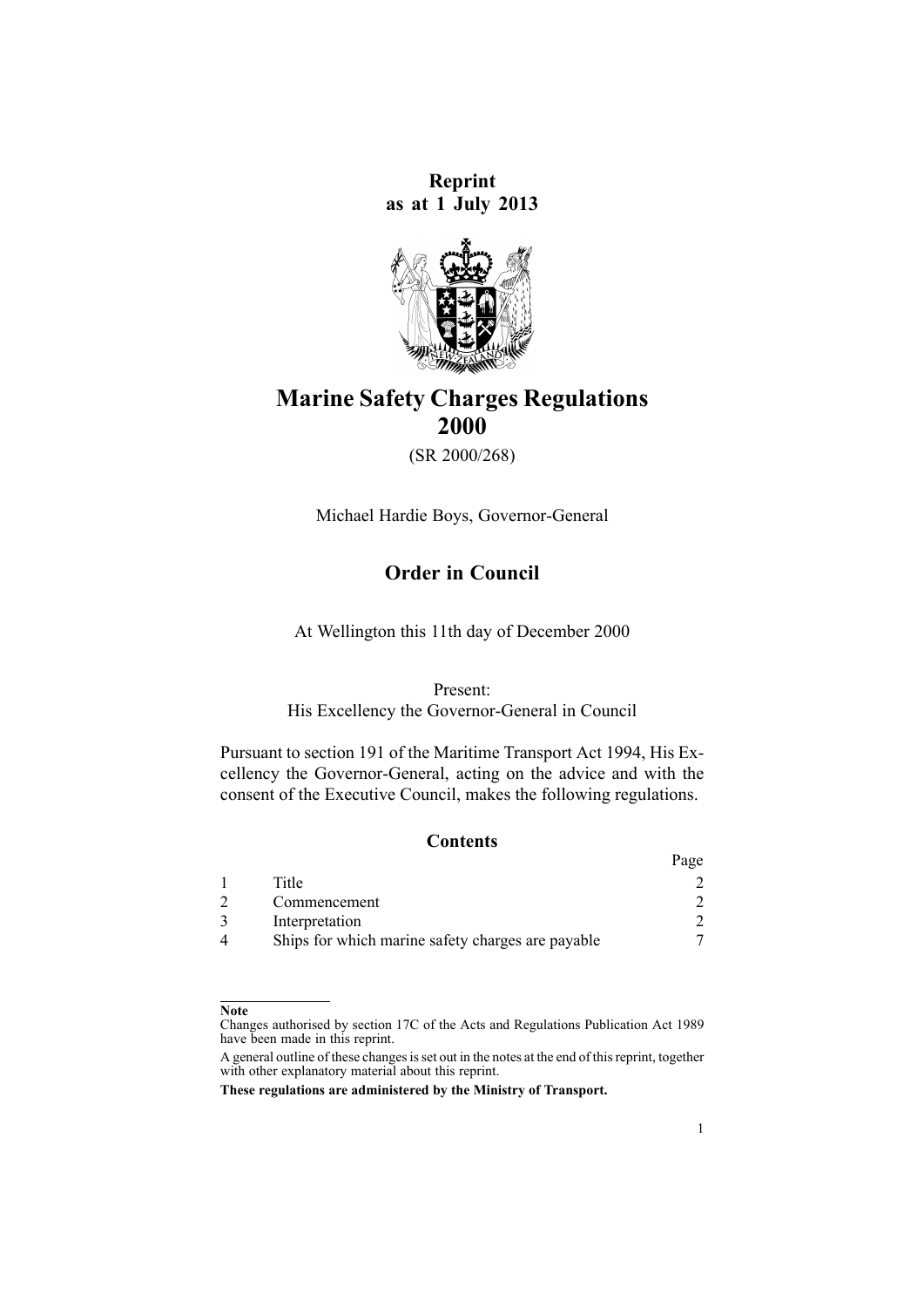<span id="page-1-0"></span>

| r 1             | <b>Marine Safety Charges Regulations 2000</b>                                                       | Reprinted as at<br>1 July 2013 |
|-----------------|-----------------------------------------------------------------------------------------------------|--------------------------------|
|                 |                                                                                                     |                                |
| 5               | Exempt ships                                                                                        | 8                              |
| 6               | Persons liable to pay marine safety charges                                                         | 8                              |
| 7               | Rates of marine safety charges                                                                      | 8                              |
| 8               | Rates of marine safety charges for chartered fishing<br>vessels                                     | 10                             |
| 9               | Proportional payments for ships becoming liable for<br>marine safety charges after start of year    | 11                             |
| 10              | When marine safety charges payable                                                                  | 11                             |
| 10A             | Application to pay invoice and levy jointly, by instalment                                          | 12                             |
| 10B             | Granting of applications                                                                            | 12                             |
| 10 <sub>C</sub> | When instalments payable                                                                            | 12                             |
| 10D             | Additional charges incurred after grant of application not<br>to be included in instalment payments | 13                             |
| 11              | Collection of payments                                                                              | 13                             |
| 12              | Refunds or waivers of marine safety charges                                                         | 13                             |
| 13              | Goods and service tax excluded                                                                      | 14                             |
| 14              | Revocation                                                                                          | 14                             |
|                 | Schedule                                                                                            | 15                             |

## **Rates of marine safety [charges](#page-14-0)**

## **Regulations**

## **1 Title**

These regulations are the Marine Safety Charges Regulations 2000.

## **2 Commencement**

- (1) Except as provided in subclause (2), these regulations come into force on 1 February 2001.
- (2) In relation to vessels under 8 metres in length and all vessels that operate exclusively in enclosed water limits, these regulations apply on and from 1 July 2002.

## **3 Interpretation**

(1) In these regulations, unless the context otherwise requires,— **Act** means the Maritime [Transport](http://www.legislation.govt.nz/pdflink.aspx?id=DLM334659) Act 1994

**chartered fishing vessel** means <sup>a</sup> ship licensed under [Part](http://www.legislation.govt.nz/pdflink.aspx?id=DLM396589) 5 of the Fisheries Act 1996 or registered with consent under section  $103(4)$  of that Act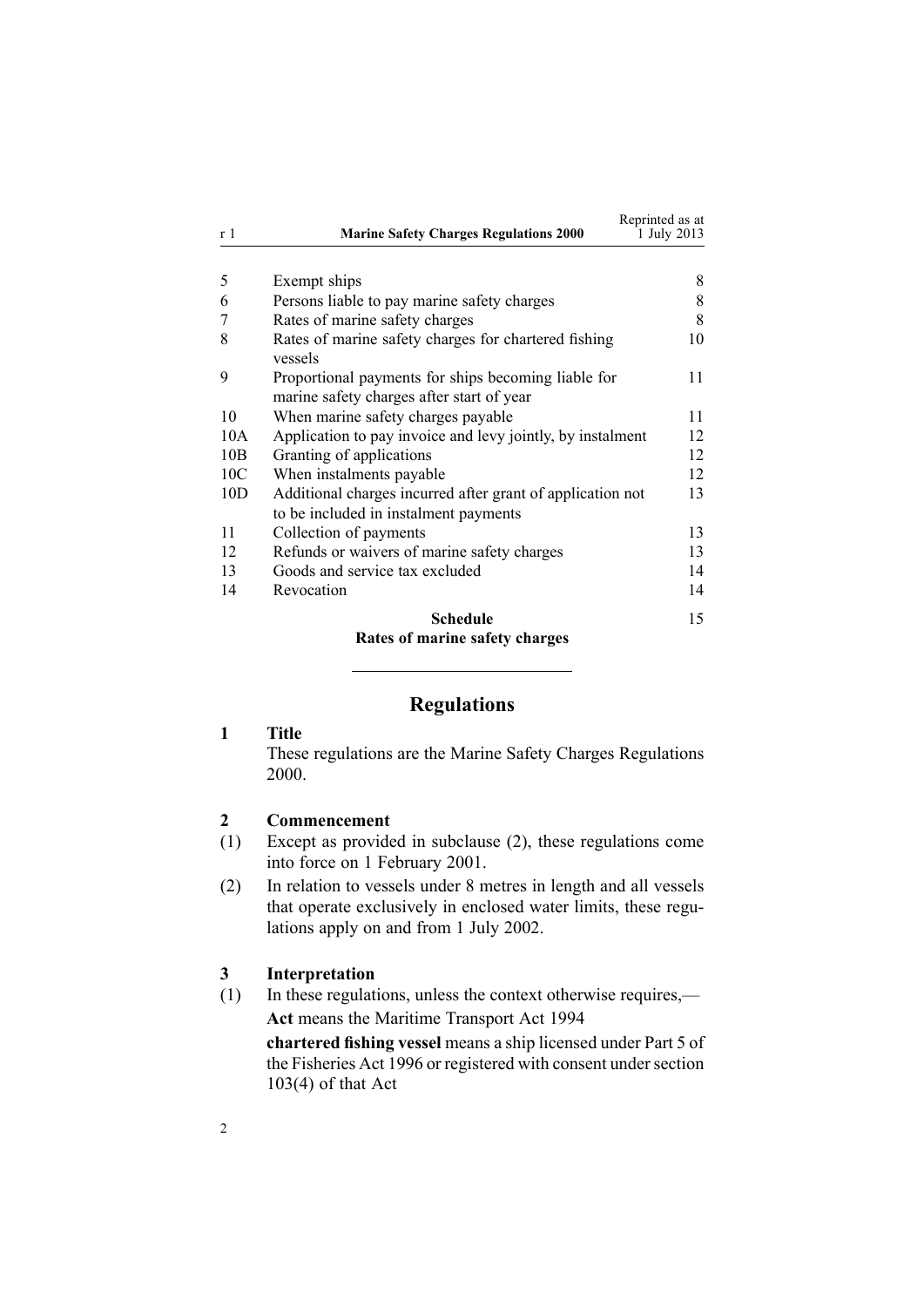**deadweight** means the difference in tonnes between the displacement of the ship in water of specific gravity of 1.025 at the load waterline corresponding to the assigned summer load line and the lightweight of the ship

**Director** means the Director of Maritime New Zealand

**enclosed water limits** means—

- (a) the enclosed water limits set out in Appendix 1 of Part 20 of the Maritime Rules; and
- (b) all inland New Zealand waters

**foreign commercial ship** means <sup>a</sup> commercial ship that is not <sup>a</sup> New Zealand commercial ship

**foreign non-passenger ship** means a foreign commercial ship that is not <sup>a</sup> foreign passenger ship

**foreign passenger ship** means <sup>a</sup> foreign commercial ship that has <sup>a</sup> passenger capacity of more than 12 passengers

**inshore limits** means—

- (a) the inshore limits set out in Appendix 1 of Part 20 of the Maritime Rules; and
- (b) in relation to <sup>a</sup> ship, the limits within the territorial sea assigned to the ship by <sup>a</sup> surveyor under rule 20.5 of the Maritime Rules

**International Tonnage Certificate**, in relation to <sup>a</sup> New Zealand commercial ship, means the certificate issued under [section](http://www.legislation.govt.nz/pdflink.aspx?id=DLM335706) 41 of the Act that certifies the gross tonnage of the ship

**invoice** means an invoice issued under regu[lation](#page-10-0) 10 **levy** means an invoice—

- (a) issued for an oil pollution levy or levies payable under [clause](http://www.legislation.govt.nz/pdflink.aspx?id=DLM5202763) 17 of the Maritime Transport (Oil Pollution Levies) Order 2013; and
- (b) payable in the same year and by the same person as any marine safety charges payable under these regulations

**lightweight** means the displacement of <sup>a</sup> ship in tonnes without cargo, fuel, lubricating oil, ballast water, fresh water and feed water in tanks, consumable stores, and passengers and crew and their effects

**Load Line Certificate** means an International Load Line Certificate or International Load Line Exemption Certificate is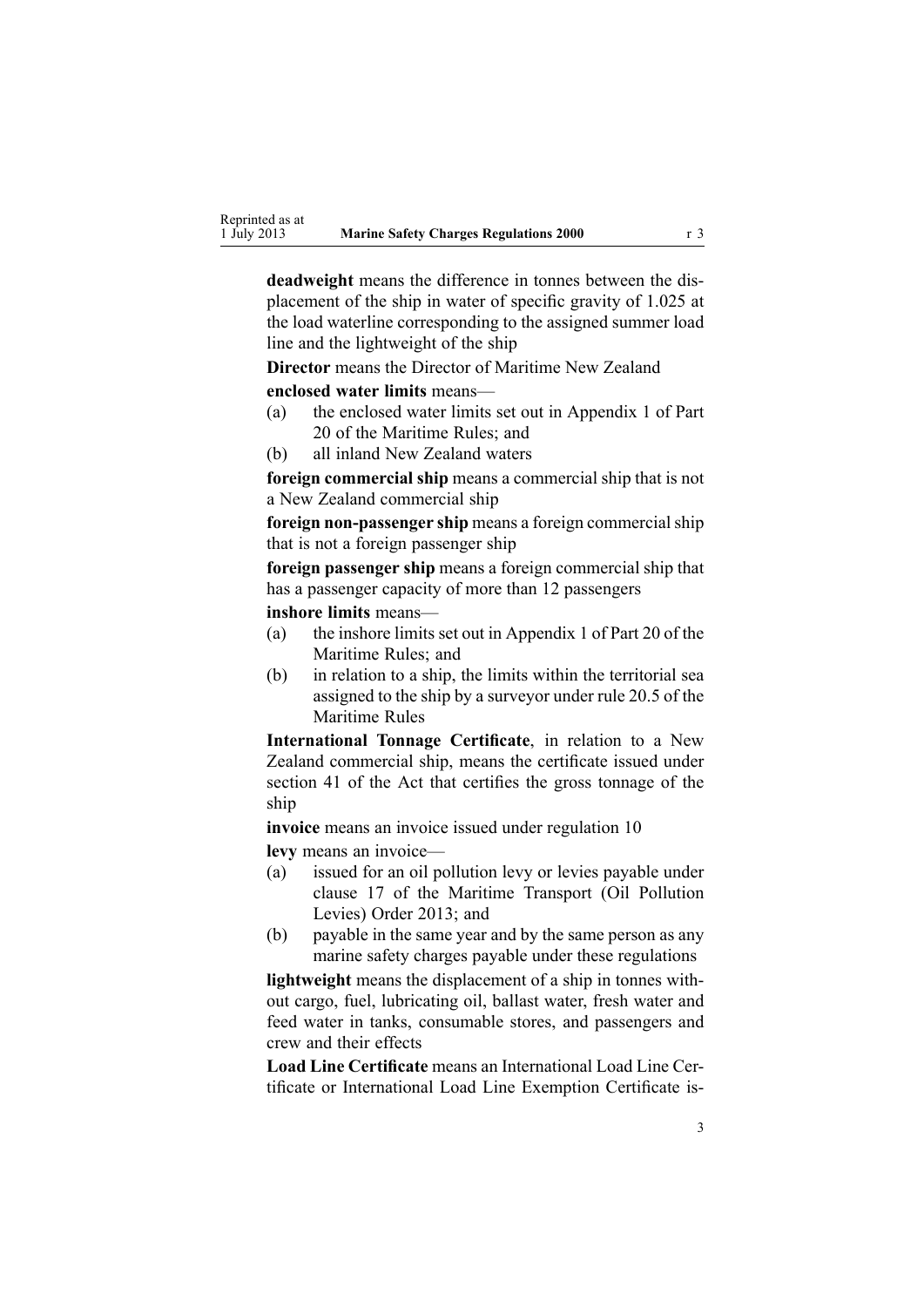sued in accordance with the Load Lines Convention or the Maritime Rules

#### **Load Lines Convention**—

- (a) in relation to <sup>a</sup> New Zealand commercial ship, means the International Convention on Load Lines, 1966 as described in the [Schedule](http://www.legislation.govt.nz/pdflink.aspx?id=DLM197274) of the Maritime Transport Act (Conventions) Order 1994:
- (b) in relation to <sup>a</sup> foreign commercialship, meansthe Convention or the Protocol of 1988

#### **New Zealand commercial ship**—

- (a) means <sup>a</sup> commercial ship that is registered under the Ship [Registration](http://www.legislation.govt.nz/pdflink.aspx?id=DLM275026) Act 1992; and
- (b) includes <sup>a</sup> commercial ship that is not registered under that Act but is required or entitled to be registered under that Act; and
- (c) includes <sup>a</sup> foreign-registered commercial ship on demise charter to <sup>a</sup> New Zealand-based operator to which section [198\(1\)\(b\)](http://www.legislation.govt.nz/pdflink.aspx?id=DLM336787) of the Maritime Transport Act 1994 applies

**New Zealand fishing ship** means <sup>a</sup> New Zealand commercial ship registered under [section](http://www.legislation.govt.nz/pdflink.aspx?id=DLM396970) 103 of the Fisheries Act 1996

**New Zealand non-passenger ship** means <sup>a</sup> New Zealand commercial ship of 45 metres or more in length that proceeds beyond restricted limits, but does not include <sup>a</sup> New Zealand passenger ship or <sup>a</sup> New Zealand fishing ship

**New Zealand passenger ship** means <sup>a</sup> New Zealand commercial ship that has <sup>a</sup> passenger capacity of more than 12 passengers and that—

- (a) is 45 metres or more in length and proceeds beyond restricted limits; or
- (b) is engaged on an international voyage

**New Zealand por<sup>t</sup>** means any place designated as <sup>a</sup> Customs por<sup>t</sup> under [section](http://www.legislation.govt.nz/pdflink.aspx?id=DLM378158) 9 of the Customs and Excise Act 1996; and includes any place within New Zealand waters where any ship is anchored or moored

## **New Zealand waters** means—

- (a) the territorial sea of New Zealand; and
- (b) the internal waters of New Zealand; and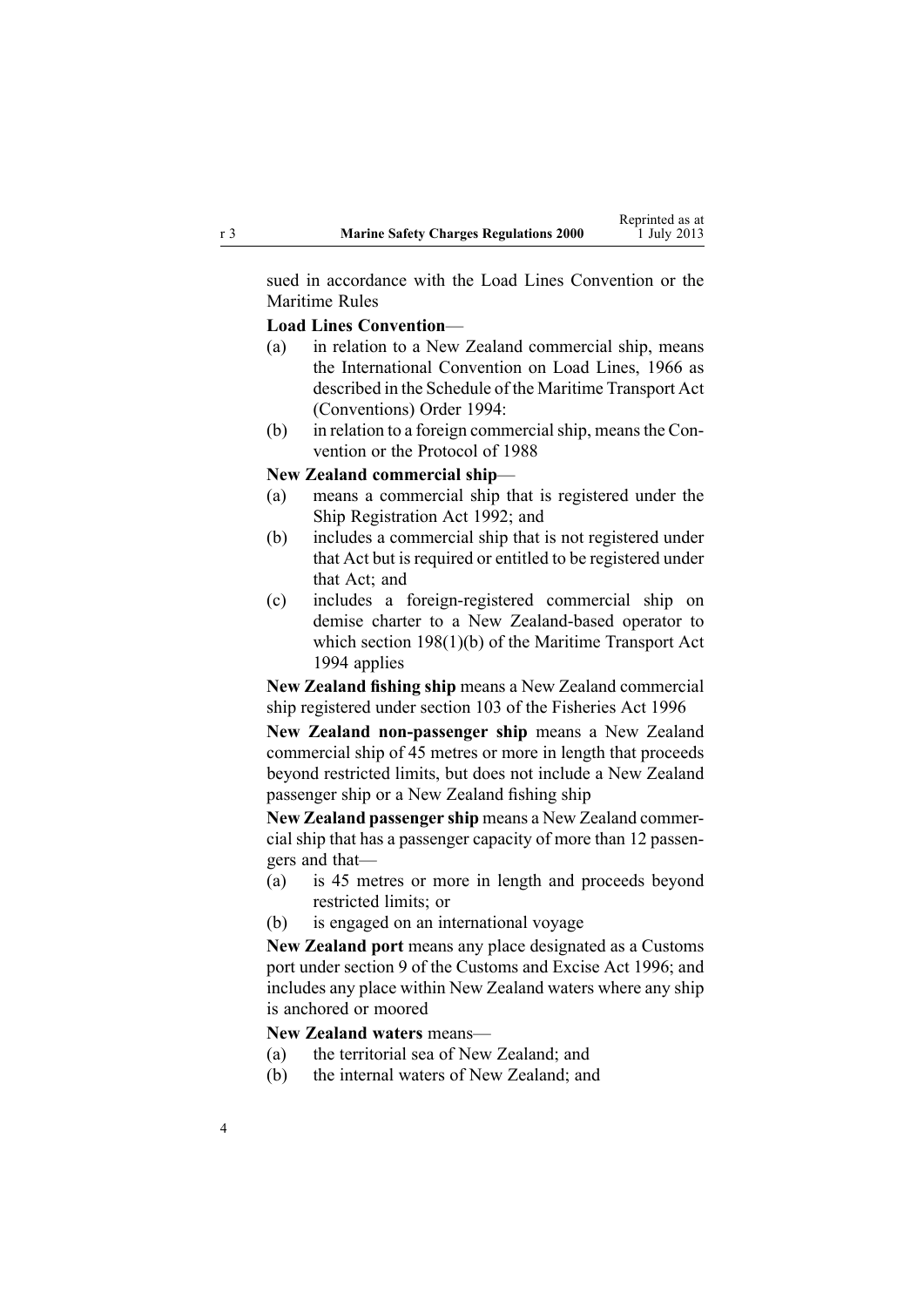(c) all rivers and other inland waters of New Zealand

**out of commission**, in relation to <sup>a</sup> ship, means—

- (a) being incapable of operation as <sup>a</sup> result of being wrecked, stranded, or disabled while—
	- (i) in <sup>a</sup> New Zealand port; or
	- (ii) on the New Zealand coast; or
	- (iii) proceeding from one New Zealand por<sup>t</sup> to another; or
- (b) being prohibited from operation by the Director exercising his or her powers under the Act; or
- (c) being prevented from operation by an employment relationship problem (for example, <sup>a</sup> strike or <sup>a</sup> lockout)

**overall length** has the same meaning as in [section](http://www.legislation.govt.nz/pdflink.aspx?id=DLM275032) 2(1) of the Ship Registration Act 1992

**passenger capacity**, in relation to <sup>a</sup> foreign or New Zealand passenger ship, means the maximum number of passengers that may be carried on <sup>a</sup> ship as set out in the relevant certificate

**relevant certificate**, in relation to <sup>a</sup> ship, means—

- (a) <sup>a</sup> Passenger Ship Safety Certificate and Record of Equipment issued in accordance with SOLAS:
- (b) <sup>a</sup> New Zealand Ship Safety Certificate and Record of Equipment issued under the Maritime Rules:
- (c) an equivalent certificate issued under the laws of the country where the ship is registered

#### **restricted limits** means—

- (a) enclosed water limits; and
- (b) inshore limits

**SOLAS** means the International Convention for the Safety of Life at Sea, 1974 as described in the [Schedule](http://www.legislation.govt.nz/pdflink.aspx?id=DLM197274) of the Maritime Transport Act (Conventions) Order 1994

**summer load line** means the mark on <sup>a</sup> ship that indicates the maximum depth to which the ship is permitted to be loaded in summer as described in the ship's Load Line Certificate

**year** means the 12-month period beginning on 1 July in any year.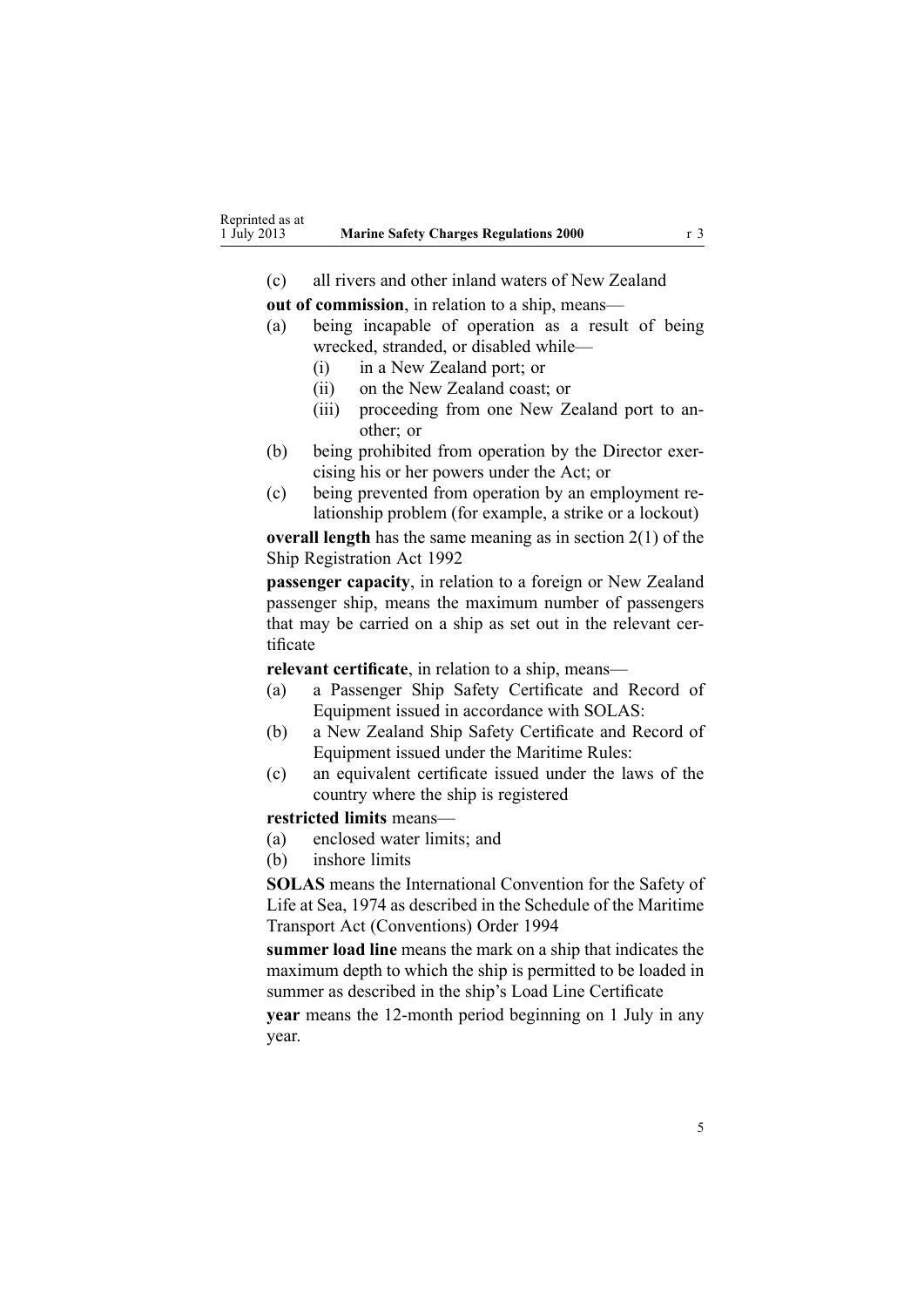(2) In these regulations, **commercial ship**, **gross tonnage**, **passenger**, and **ship** have the same meaning as in [section](http://www.legislation.govt.nz/pdflink.aspx?id=DLM334667) 2(1) of the Act.

Regulation 3(1) **chartered fishing vessel**: replaced, on 1 July 2013, by regu[lation](http://www.legislation.govt.nz/pdflink.aspx?id=DLM5202322) 4(1) of the Marine Safety Charges Amendment Regulations 2013 (SR 2013/153).

Regulation 3(1) **deadweight**: inserted, on 1 December 2008, by regu[lation](http://www.legislation.govt.nz/pdflink.aspx?id=DLM1625607) 4(1) of the Marine Safety Charges Amendment Regulations 2008 (SR 2008/319).

Regulation 3(1) **Director**: amended, on 1 July 2005, by [section](http://www.legislation.govt.nz/pdflink.aspx?id=DLM322600) 11(4) of the Maritime Transport Amendment Act 2004 (2004 No 98).

Regulation 3(1) **foreign commercial ship**: inserted, on 1 December 2008, by regu[lation](http://www.legislation.govt.nz/pdflink.aspx?id=DLM1625607) 4(1) of the Marine Safety Charges Amendment Regulations 2008 (SR 2008/319).

Regulation 3(1) **foreign non-passenger ship**: inserted, on 1 December 2008, by regu[lation](http://www.legislation.govt.nz/pdflink.aspx?id=DLM1625607) 4(1) of the Marine Safety Charges Amendment Regulations 2008 (SR 2008/319).

Regulation 3(1) **foreign passenger ship**: inserted, on 1 December 2008, by regu[lation](http://www.legislation.govt.nz/pdflink.aspx?id=DLM1625607) 4(1) of the Marine Safety Charges Amendment Regulations 2008 (SR 2008/319).

Regulation 3(1) **inshore limits**: inserted, on 1 December 2008, by [regu](http://www.legislation.govt.nz/pdflink.aspx?id=DLM1625607)lation [4\(1\)](http://www.legislation.govt.nz/pdflink.aspx?id=DLM1625607) of the Marine Safety Charges Amendment Regulations 2008 (SR 2008/319).

Regulation 3(1) **International Tonnage Certificate**: inserted, on 1 December 2008, by regu[lation](http://www.legislation.govt.nz/pdflink.aspx?id=DLM1625607) 4(1) of the Marine Safety Charges Amendment Regulations 2008 (SR 2008/319).

Regulation 3(1) **invoice**: inserted, on 15 July 2004, by regu[lation](http://www.legislation.govt.nz/pdflink.aspx?id=DLM272530) 3(1) of the Marine Safety Charges Amendment Regulations 2004 (SR 2004/207).

Regulation 3(1) **length**: revoked, on 1 December 2008, by regu[lation](http://www.legislation.govt.nz/pdflink.aspx?id=DLM1625607) 4(2) of the Marine Safety Charges Amendment Regulations 2008 (SR 2008/319).

Regulation 3(1) **levy**: inserted, on 15 July 2004, by regu[lation](http://www.legislation.govt.nz/pdflink.aspx?id=DLM272530) 3(1) of the Marine Safety Charges Amendment Regulations 2004 (SR 2004/207).

Regulation 3(1) **levy** paragraph (a): amended, on 1 July 2013, by regu[lation](http://www.legislation.govt.nz/pdflink.aspx?id=DLM5202322) 4(2) of the Marine Safety Charges Amendment Regulations 2013 (SR 2013/153).

Regulation 3(1) **lightweight**: inserted, on 1 December 2008, by regu[lation](http://www.legislation.govt.nz/pdflink.aspx?id=DLM1625607) 4(1) of the Marine Safety Charges Amendment Regulations 2008 (SR 2008/319).

Regulation 3(1) **Load Line Certificate**: inserted, on 1 December 2008, by [regu](http://www.legislation.govt.nz/pdflink.aspx?id=DLM1625607)[lation](http://www.legislation.govt.nz/pdflink.aspx?id=DLM1625607) 4(1) of the Marine Safety Charges Amendment Regulations 2008 (SR 2008/319).

Regulation 3(1) **Load Lines Convention**: inserted, on 1 December 2008, by regu[lation](http://www.legislation.govt.nz/pdflink.aspx?id=DLM1625607) 4(1) of the Marine Safety Charges Amendment Regulations 2008 (SR 2008/319).

Regulation 3(1) **New Zealand commercial ship**: inserted, on 1 December 2008, by regu[lation](http://www.legislation.govt.nz/pdflink.aspx?id=DLM1625607) 4(1) of the Marine Safety Charges Amendment Regulations 2008 (SR 2008/319).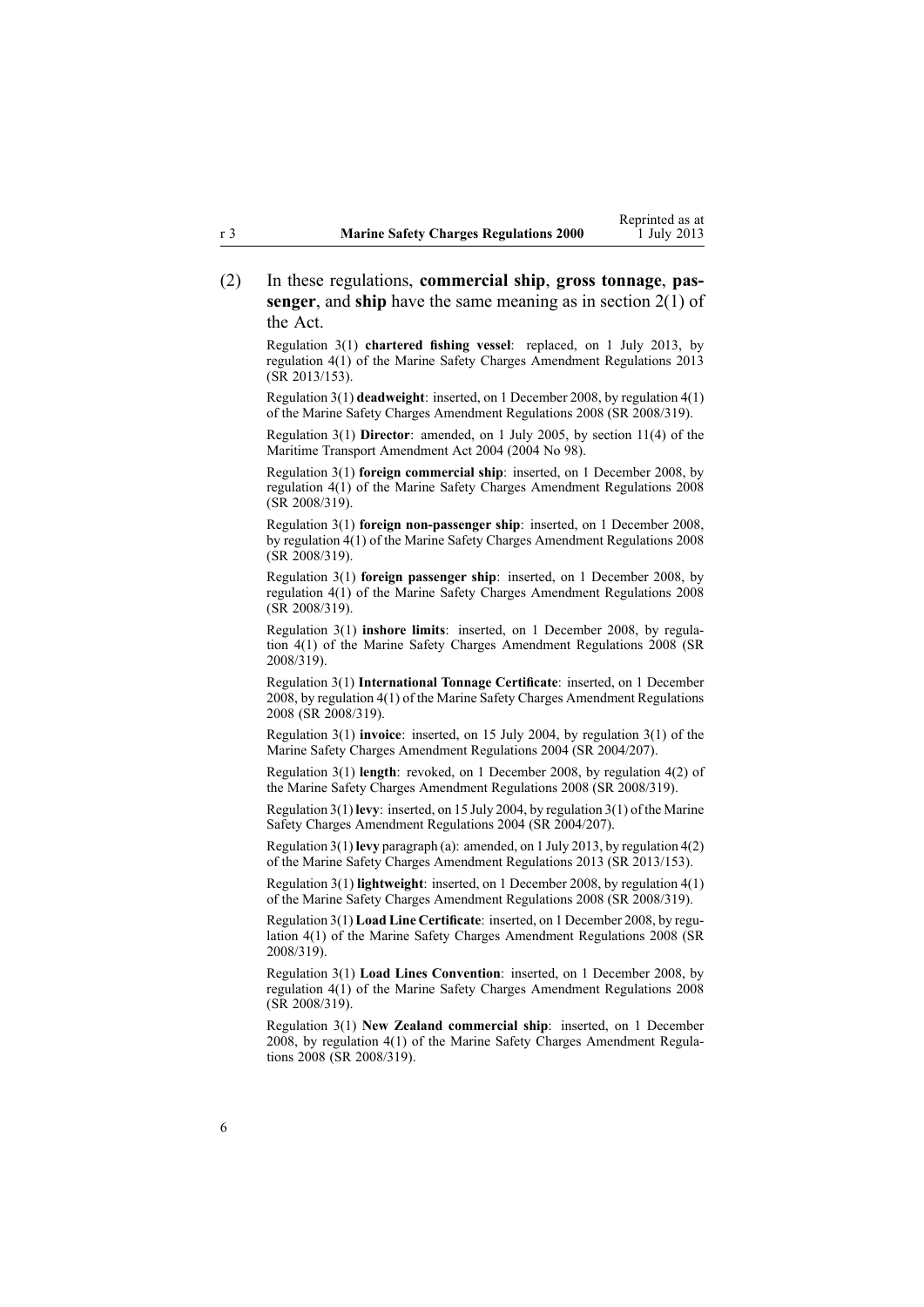<span id="page-6-0"></span>Regulation 3(1) **New Zealand fishing ship**: inserted, on 1 December 2008, by regu[lation](http://www.legislation.govt.nz/pdflink.aspx?id=DLM1625607) 4(1) of the Marine Safety Charges Amendment Regulations 2008 (SR 2008/319).

Regulation 3(1) **New Zealand non-passenger ship**: inserted, on 1 December 2008, by regu[lation](http://www.legislation.govt.nz/pdflink.aspx?id=DLM1625607) 4(1) of the Marine Safety Charges Amendment Regulations 2008 (SR 2008/319).

Regulation 3(1) **New Zealand passenger ship**: inserted, on 1 December 2008, by regu[lation](http://www.legislation.govt.nz/pdflink.aspx?id=DLM1625607) 4(1) of the Marine Safety Charges Amendment Regulations 2008 (SR 2008/319).

Regulation 3(1) **out of commission**: substituted, on 15 July 2004, by [regu](http://www.legislation.govt.nz/pdflink.aspx?id=DLM272530)[lation](http://www.legislation.govt.nz/pdflink.aspx?id=DLM272530) 3(2) of the Marine Safety Charges Amendment Regulations 2004 (SR 2004/207).

Regulation 3(1) **overall length**: inserted, on 1 December 2008, by [regu](http://www.legislation.govt.nz/pdflink.aspx?id=DLM1625607)lation [4\(1\)](http://www.legislation.govt.nz/pdflink.aspx?id=DLM1625607) of the Marine Safety Charges Amendment Regulations 2008 (SR 2008/319).

Regulation 3(1) **passenger capacity**: inserted, on 1 December 2008, by [regu](http://www.legislation.govt.nz/pdflink.aspx?id=DLM1625607)[lation](http://www.legislation.govt.nz/pdflink.aspx?id=DLM1625607) 4(1) of the Marine Safety Charges Amendment Regulations 2008 (SR 2008/319).

Regulation 3(1) **relevant certificate**: inserted, on 1 December 2008, by [regu](http://www.legislation.govt.nz/pdflink.aspx?id=DLM1625607)[lation](http://www.legislation.govt.nz/pdflink.aspx?id=DLM1625607) 4(1) of the Marine Safety Charges Amendment Regulations 2008 (SR 2008/319).

Regulation 3(1) **restricted limits**: inserted, on 1 December 2008, by [regu](http://www.legislation.govt.nz/pdflink.aspx?id=DLM1625607)[lation](http://www.legislation.govt.nz/pdflink.aspx?id=DLM1625607) 4(1) of the Marine Safety Charges Amendment Regulations 2008 (SR 2008/319).

Regulation 3(1) **SOLAS**: inserted, on 1 December 2008, by regu[lation](http://www.legislation.govt.nz/pdflink.aspx?id=DLM1625607) 4(1) of the Marine Safety Charges Amendment Regulations 2008 (SR 2008/319).

Regulation 3(1) **summer load line**: inserted, on 1 December 2008, by [regu](http://www.legislation.govt.nz/pdflink.aspx?id=DLM1625607)[lation](http://www.legislation.govt.nz/pdflink.aspx?id=DLM1625607) 4(1) of the Marine Safety Charges Amendment Regulations 2008 (SR 2008/319).

Regulation 3(1) **year**: added, on 15 July 2004, by regu[lation](http://www.legislation.govt.nz/pdflink.aspx?id=DLM272530) 3(1) of the Marine Safety Charges Amendment Regulations 2004 (SR 2004/207).

Regulation 3(2): added, on 1 December 2008, by regu[lation](http://www.legislation.govt.nz/pdflink.aspx?id=DLM1625607) 4(3) of the Marine Safety Charges Amendment Regulations 2008 (SR 2008/319).

#### **4 Ships for which marine safety charges are payable**

Except as provided in regu[lation](#page-7-0) 5 and in the Act, marine safety charges are payable for—

- (a) every commercial ship that enters any New Zealand por<sup>t</sup> or operates in New Zealand waters; and
- (b) every river raft that operates in New Zealand waters for hire or reward.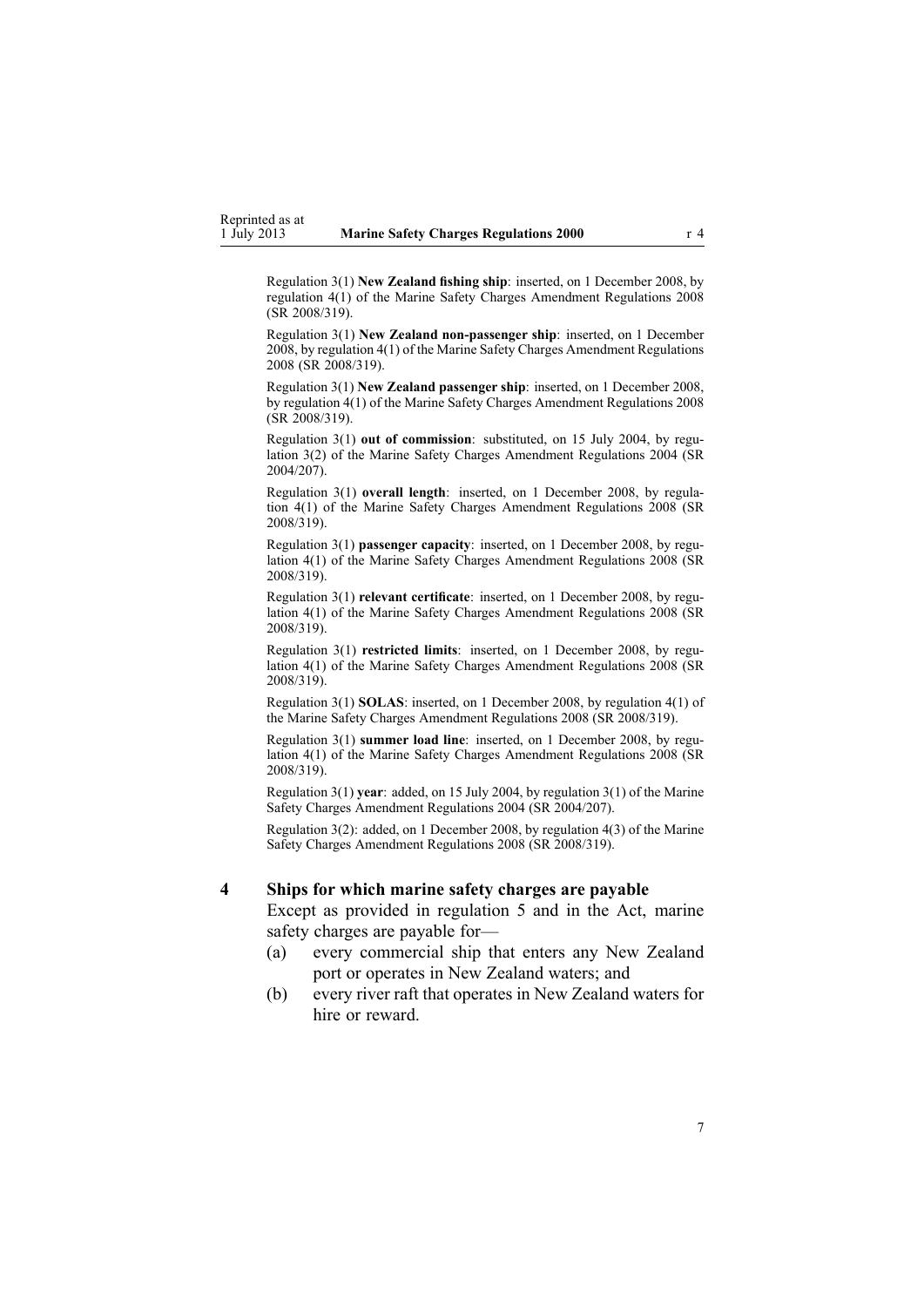## <span id="page-7-0"></span>**5 Exempt ships**

Marine safety charges are not payable for any ship of any of the following classes:

- (a) as long as no passenger permanently embarks or disembarks and no cargo (other than fuel or supplies intended for use on board) is loaded or permanently unloaded, ships that pu<sup>t</sup> in to any New Zealand port—
	- (i) by reason of stress of weather; or
	- (ii) by reason of, or to repair, damage:
- (b) ships that become liable for marine safety charges by reason only of their use in searching for or rendering emergency assistance to any person or ship.

## **6 Persons liable to pay marine safety charges**

- (1) Each of the following persons are liable to pay marine safety charges for any ship:
	- (a) the master:
	- (b) the owner:
	- (c) the charterer:
	- (d) the person responsible for the managemen<sup>t</sup> of the ship:
	- (e) any agen<sup>t</sup> of any of the persons specified in paragraphs (a) to (d) who, by law or contract, is liable to pay any other charge on account of the ship.
- (2) No person stated in subclause (1) is liable to pay marine safety charges for any ship if those charges have been paid by another person.

#### **7 Rates of marine safety charges**

- (1) Marine safety charges are payable in accordance with subclauses  $(1A)$  to  $(1C)$ .
- (1A) The marine safety charges payable in respec<sup>t</sup> of foreign ships for each levy year specified in the first column of the table in [Part](#page-14-0) 1 of the Schedule must be calculated,—
	- (a) in respec<sup>t</sup> of <sup>a</sup> foreign non-passenger ship with <sup>a</sup> summer load line,—
		- (i) in relation to the first New Zealand por<sup>t</sup> that the ship visits on each voyage in the corresponding levy year, by multiplying the deadweight tonnage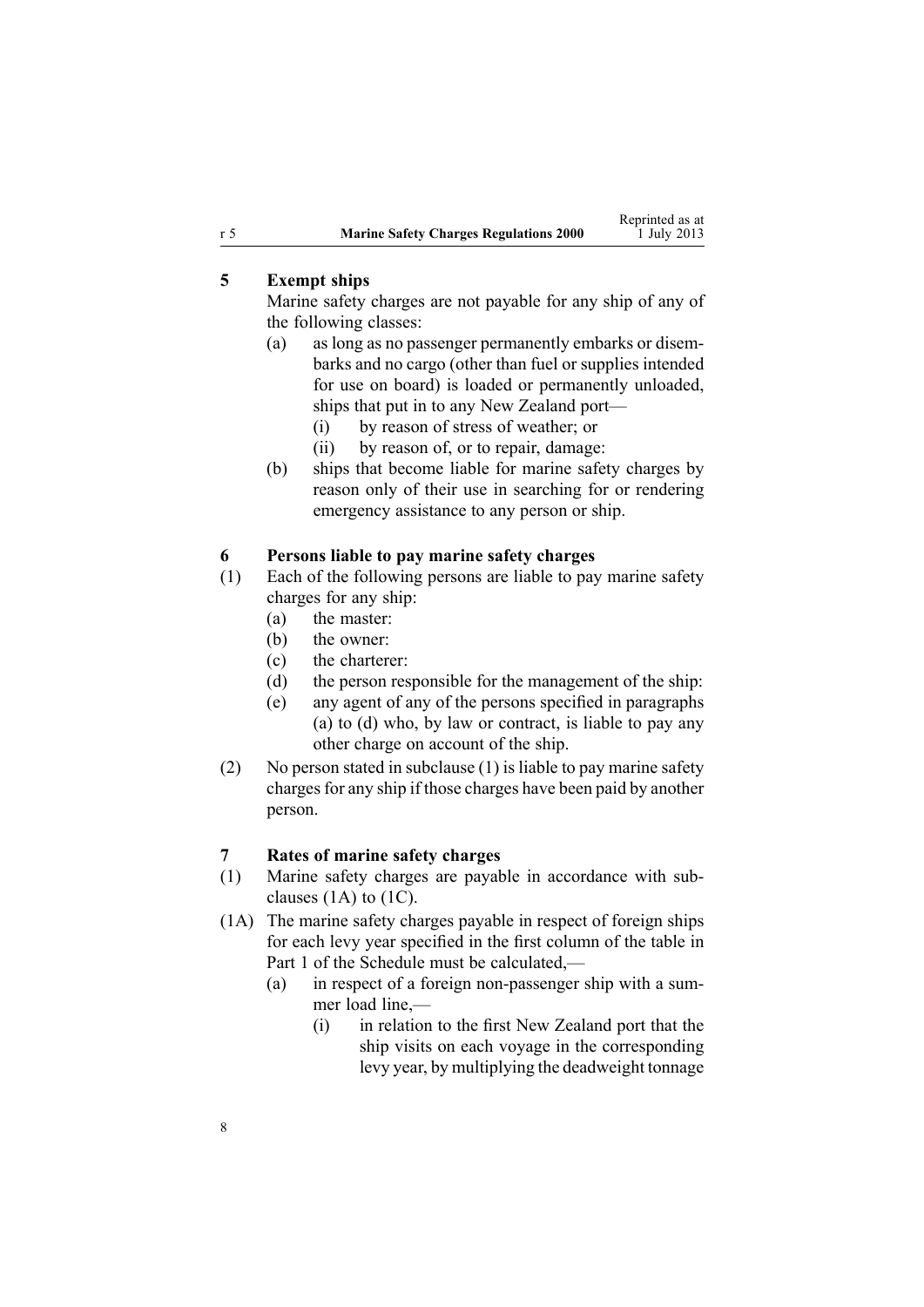of the ship by the amount specified in the second column; and

- (ii) in relation to each New Zealand por<sup>t</sup> that the ship subsequently visits on that voyage in that levy year, by multiplying the deadweight tonnage of the ship by the amount specified in the third column:
- (b) in respec<sup>t</sup> of <sup>a</sup> foreign non-passenger ship without <sup>a</sup> summer load line,—
	- (i) in relation to the first New Zealand por<sup>t</sup> that the ship visits on each voyage in the corresponding levy year, by multiplying the deadweight tonnage of the ship by the amount specified in the second column; and
	- (ii) in relation to each New Zealand por<sup>t</sup> that the ship subsequently visits on that voyage in that levy year, by multiplying the deadweight tonnage of the ship by the amount specified in the third column:
- (c) in respec<sup>t</sup> of <sup>a</sup> foreign passenger ship, by multiplying the passenger capacity of the ship by the amount specified in the second column.
- (1B) The marine safety charges payable in respec<sup>t</sup> of New Zealand ships for each levy year specified in the first column of the table in [Part](#page-15-0) 2 of the Schedule must be calculated, as an annual rate,—
	- (a) in respec<sup>t</sup> of <sup>a</sup> New Zealand non-passenger ship, by multiplying the deadweight tonnage of the ship by the amount specified in the second column:
	- (b) in respec<sup>t</sup> of <sup>a</sup> New Zealand passenger ship, by multiplying the passenger capacity of the ship by the amount specified in the third column.
- (1C) The marine safety charges payable in respec<sup>t</sup> of New Zealand fishing ships, and any other New Zealand commercial ships or commercial river rafts not referred to in subclause (1B), for each levy year specified in the first column of the table in [Part](#page-15-0) [3](#page-15-0) of the Schedule must be calculated, as an annual rate,—
	- (a) in respec<sup>t</sup> of <sup>a</sup> New Zealand fishing ship, by multiplying the overall length of the ship in metres or the gross ton-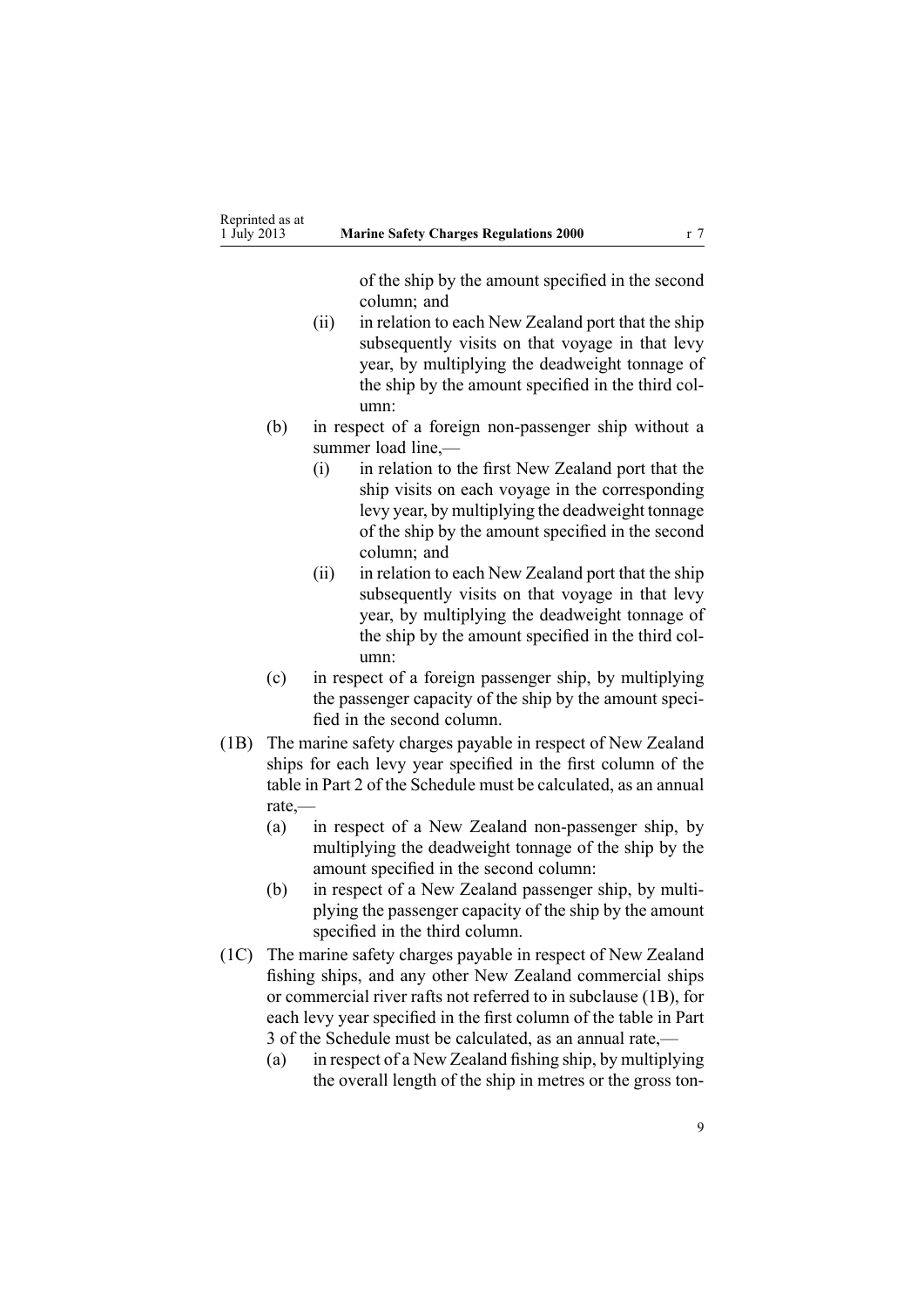<span id="page-9-0"></span>nage of the ship by the amount specified in the second or third column (as the case may be), whichever produces the greater rate:

- (b) in respec<sup>t</sup> of any other New Zealand commercialship or commercial river raft not referred to in subclause (1B), by multiplying the overall length of the ship in metres or the gross tonnage of the ship by the amount specified in the fourth or fifth column (as the case may be), whichever produces the greater rate.
- (2) Marine safety charges payable on an annual basis are payable in advance.
- (3) Marine safety charges for New Zealand ships and vessels referred to in subclause (1C) in respec<sup>t</sup> of which no international tonnage certificate is held must, in all cases, be calculated by reference to the overall length of the ship or vessel.

Regulation 7: substituted, on 1 December 2008, by regu[lation](http://www.legislation.govt.nz/pdflink.aspx?id=DLM1625647) 5 of the Marine Safety Charges Amendment Regulations 2008 (SR 2008/319).

Regu[lation](http://www.legislation.govt.nz/pdflink.aspx?id=DLM5202326)  $7(1)$ : replaced, on 1 July 2013, by regulation  $5(1)$  of the Marine Safety Charges Amendment Regulations 2013 (SR 2013/153).

Regulation 7(1A): inserted, on 1 July 2013, by regu[lation](http://www.legislation.govt.nz/pdflink.aspx?id=DLM5202326) 5(1) of the Marine Safety Charges Amendment Regulations 2013 (SR 2013/153).

Regulation 7(1B): inserted, on 1 July 2013, by regu[lation](http://www.legislation.govt.nz/pdflink.aspx?id=DLM5202326) 5(1) of the Marine Safety Charges Amendment Regulations 2013 (SR 2013/153).

Regulation 7(1C): inserted, on 1 July 2013, by regu[lation](http://www.legislation.govt.nz/pdflink.aspx?id=DLM5202326) 5(1) of the Marine Safety Charges Amendment Regulations 2013 (SR 2013/153).

Regulation 7(3): replaced, on 1 July 2013, by regu[lation](http://www.legislation.govt.nz/pdflink.aspx?id=DLM5202326) 5(2) of the Marine Safety Charges Amendment Regulations 2013 (SR 2013/153).

## **8 Rates of marine safety charges for chartered fishing vessels**

- (1) In the case of <sup>a</sup> chartered fishing vessel, marine safety charges are payable for every month or par<sup>t</sup> of <sup>a</sup> month during which the vessel is or remains in operation in New Zealand waters.
- (2) The amount payable must be calculated at <sup>a</sup> monthly rate of one-twelfth of the rate payable in accordance with [regu](#page-7-0)la[tion](#page-7-0) 7.

Regulation 8(2): amended, on 1 December 2008, by regu[lation](http://www.legislation.govt.nz/pdflink.aspx?id=DLM1625649) 6 of the Marine Safety Charges Amendment Regulations 2008 (SR 2008/319).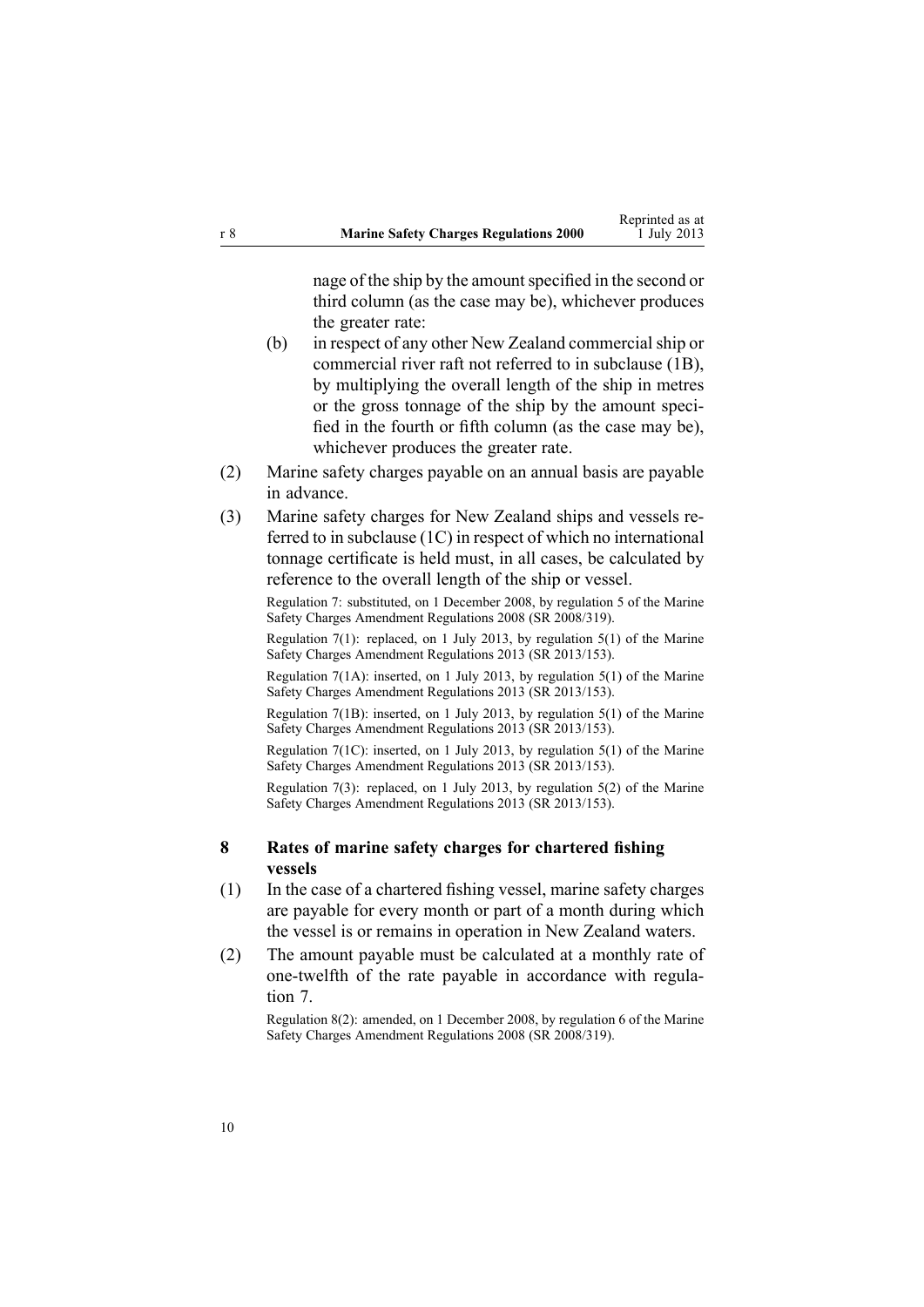## <span id="page-10-0"></span>**9 Proportional payments for ships becoming liable for marine safety charges after start of year**

(1) If, after 1 July in any year, <sup>a</sup> ship becomes <sup>a</sup> ship for which marine safety charges are payable, the amount of charges payable for the year must be <sup>a</sup> reduced amount calculated in accordance with the following formula:

$$
\frac{\mathbf{a} \times \mathbf{b}}{12}
$$

where—

- <sup>a</sup> is the amount that would be payable for the whole year; and
- b is the number of whole months remaining before the next 1 July, from and including, the date on which the ship becomes <sup>a</sup> ship in respec<sup>t</sup> of which marine safety charges are payable.
- (2) This regulation does not apply to any chartered fishing vessel.
- (3) Subclause (1) applies to charges payable on an annual basis.

Regulation 9 heading: amended, on 15 July 2004, by regu[lation](http://www.legislation.govt.nz/pdflink.aspx?id=DLM272540) 5(1) of the Marine Safety Charges Amendment Regulations 2004 (SR 2004/207).

Regulation 9(1): amended, on 15 July 2004, by regulation [5\(2\)\(a\)](http://www.legislation.govt.nz/pdflink.aspx?id=DLM272540) of the Marine Safety Charges Amendment Regulations 2004 (SR 2004/207).

Regulation 9(1) formula item a: amended, on 15 July 2004, by regu[lation](http://www.legislation.govt.nz/pdflink.aspx?id=DLM272540) [5\(2\)\(b\)](http://www.legislation.govt.nz/pdflink.aspx?id=DLM272540) of the Marine Safety Charges Amendment Regulations 2004 (SR 2004/207).

Regulation 9(3): added, on 1 December 2008, by regu[lation](http://www.legislation.govt.nz/pdflink.aspx?id=DLM1625650) 7 of the Marine Safety Charges Amendment Regulations 2008 (SR 2008/319).

#### **10 When marine safety charges payable**

- (1) The due date for paymen<sup>t</sup> of any marine safety charges payable to the Director in accordance with these regulations,—
	- (a) in the case of annual or monthly payments, is the 20th day of the month after the invoice for the charge is issued; and
	- (b) in the case of individual por<sup>t</sup> visits, 7 days after the date the invoice for the charge is issued.
- (2) [Regulation](#page-11-0) 10C overrides this regulation. Regulation 10(2): added, on 15 July 2004, by regu[lation](http://www.legislation.govt.nz/pdflink.aspx?id=DLM272541) 6 of the Marine Safety

Charges Amendment Regulations 2004 (SR 2004/207).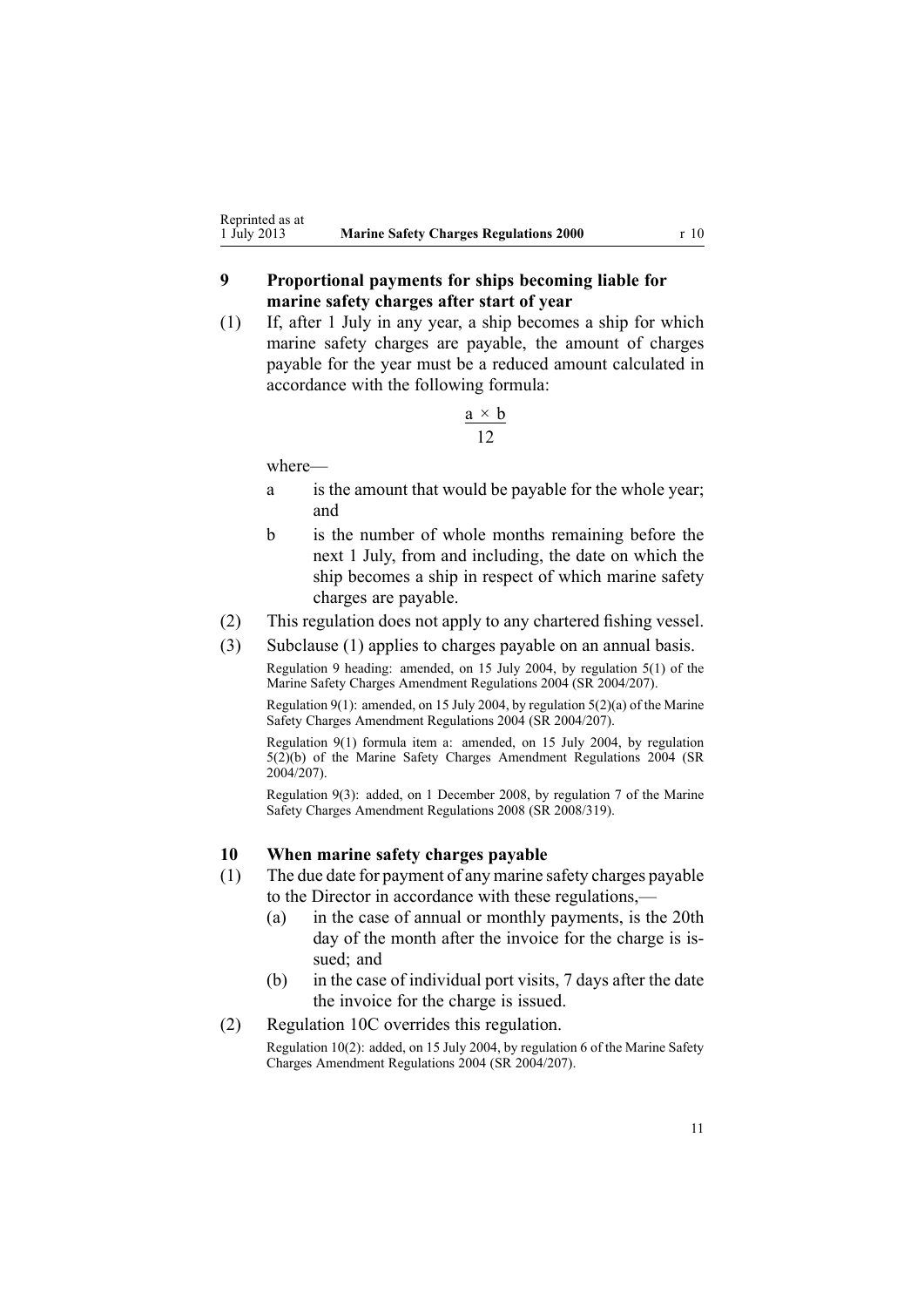<span id="page-11-0"></span>

|       |                                               | Reprinted as at |
|-------|-----------------------------------------------|-----------------|
| r 10A | <b>Marine Safety Charges Regulations 2000</b> | 1 July 2013     |

Reprinted as at

#### **10A Application to pay invoice and levy jointly, by instalment**

- (1) A person who has received in any year an invoice and <sup>a</sup> levy that requires <sup>a</sup> total annual paymen<sup>t</sup> of not less than \$50,000 may apply to the Director for authority to pay the invoice and the levy jointly, by monthly or quarterly instalments.
- (2) An application must be made no more than 10 days after the invoice or the levy is issued, whichever is the later.

(3) For the purposes of regulations 10B to 10D, **account** means an invoice and <sup>a</sup> levy received by <sup>a</sup> person in any year that requires <sup>a</sup> total annual paymen<sup>t</sup> of not less than \$50,000. Regulation 10A: inserted, on 15 July 2004, by regu[lation](http://www.legislation.govt.nz/pdflink.aspx?id=DLM272542) 7 of the Marine Safety Charges Amendment Regulations 2004 (SR 2004/207).

#### **10B Granting of applications**

- (1) The Director must gran<sup>t</sup> an application under regulation 10A if—
	- (a) the Director is satisfied that the applicant will pay the account in monthly or quarterly instalments; and
	- (b) the application is made within the time specified in regulation 10A(2); and
	- (c) the applicant has paid an application fee of \$112.50 (inclusive of goods and services tax).
- (2) For the purposes of subclause  $(1)(a)$ , the Director may consider the paymen<sup>t</sup> history of the applicant in relation to marine safety charges and any other levies, fees, or charges previously incurred by the applicant under the Act or regulations made under the Act.
- (3) The Director must refund the application fee to an applicant if his or her application is unsuccessful.

Regulation 10B: inserted, on 15 July 2004, by regu[lation](http://www.legislation.govt.nz/pdflink.aspx?id=DLM272542) 7 of the Marine Safety Charges Amendment Regulations 2004 (SR 2004/207).

## **10C When instalments payable**

- (1) An applicant who has been authorised under regulation 10B to pay an account by monthly instalments must—
	- (a) pay the account in 12 equal payments; and
	- (b) make the first and second payments on 20 August of the year in which the account was issued; and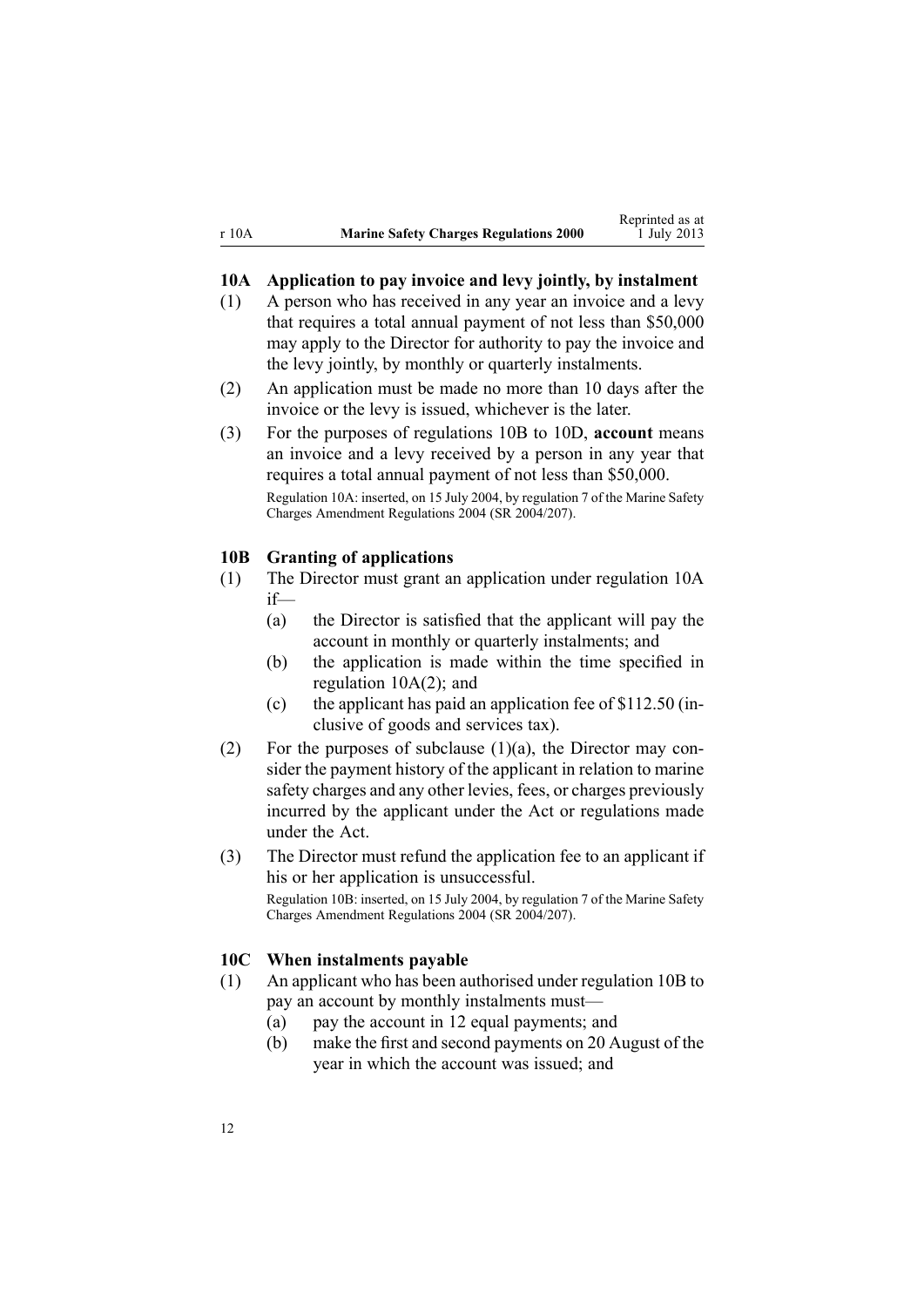<span id="page-12-0"></span>(c) make the remaining 10 payments on the first day of each succeeding month of the year in which the account was issued.

## (2) An applicant who has been authorised under regu[lation](#page-11-0) 10B to pay an account by quarterly instalments must—

- (a) pay the account in 4 equal payments; and
- (b) make the payments on 30 September, 31 December, 31 March, and 30 June of the year in which the account was issued.

Regulation 10C: inserted, on 15 July 2004, by regu[lation](http://www.legislation.govt.nz/pdflink.aspx?id=DLM272542) 7 of the Marine Safety Charges Amendment Regulations 2004 (SR 2004/207).

## **10D Additional charges incurred after grant of application not to be included in instalment payments**

If <sup>a</sup> person who has been authorised under regu[lation](#page-11-0) 10B to pay an account by instalments becomes liable for further marine safety charges or oil pollution levies in the same year, the further charges or levies must not be incorporated into the instalment payments in relation to that account.

Regulation 10D: inserted, on 15 July 2004, by regu[lation](http://www.legislation.govt.nz/pdflink.aspx?id=DLM272542) 7 of the Marine Safety Charges Amendment Regulations 2004 (SR 2004/207).

## **11 Collection of payments**

Any marine safety charge that is payable in accordance with these regulations must be paid to the Director, the chief executive of the New Zealand Customs Service, or any other person appointed by the Director under section [193\(1\)](http://www.legislation.govt.nz/pdflink.aspx?id=DLM336774) of the Maritime Transport Act 1994.

## **12 Refunds or waivers of marine safety charges**

- (1) This regulation applies to ships for which marine safety charges have been paid or are payable under regu[lation](#page-7-0) 7 or regu[lation](#page-9-0) 8.
- (2) The Director must, on receipt of <sup>a</sup> written application, refund to the person who paid the charges the appropriate proportion of those charges, or, if the charges have not been paid, waive the appropriate proportion of the charges otherwise payable if the Director is satisfied that <sup>a</sup> ship has, for <sup>a</sup> period of 3 consecutive months or more, been—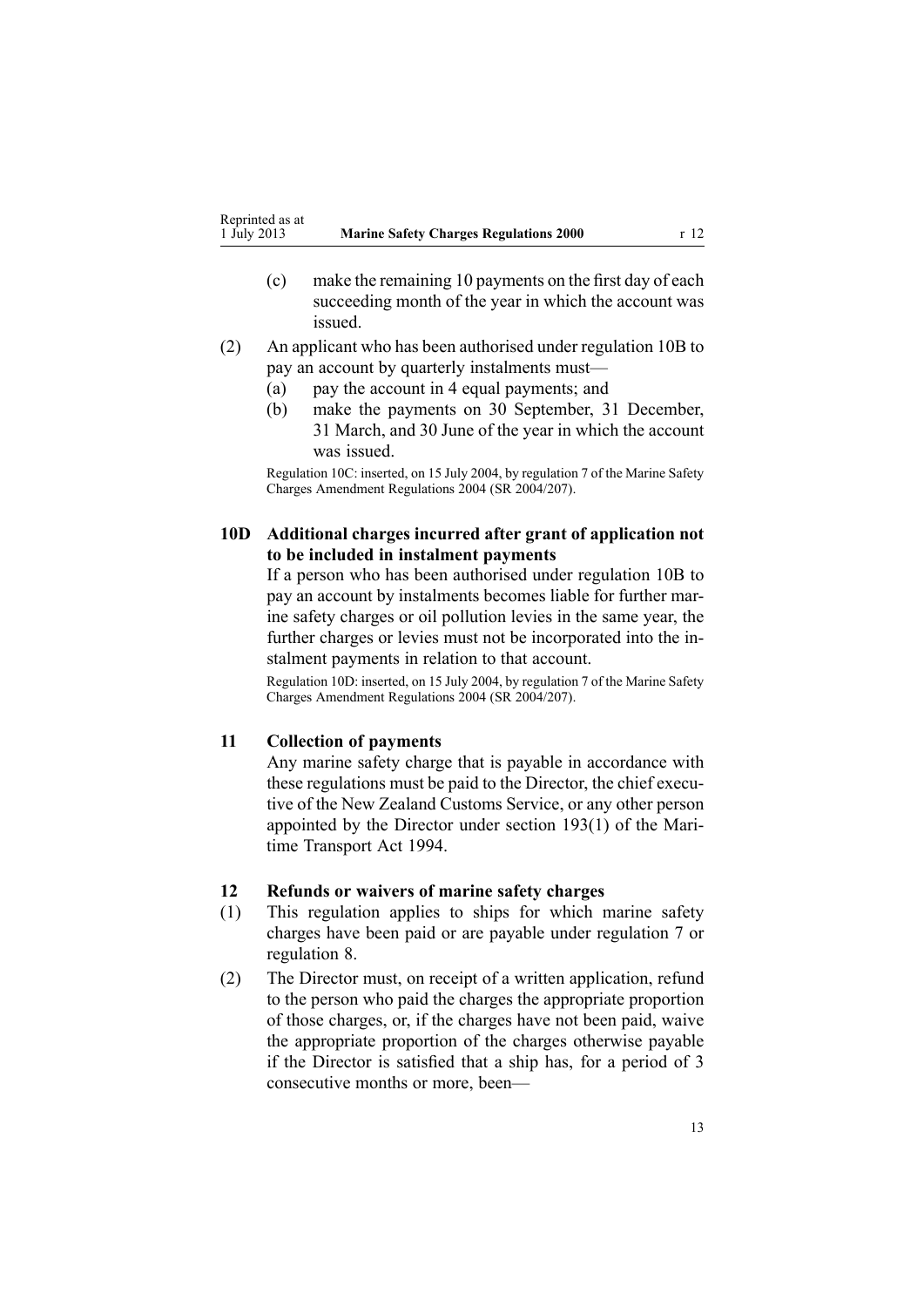- <span id="page-13-0"></span>(a) out of commission; or
- (b) laid up for survey or repairs; or
- (c) *[Revoked]*
- (3) If the Director is satisfied that <sup>a</sup> ship has become <sup>a</sup> ship that is exemp<sup>t</sup> from marine safety charges, the Director must, on receipt of <sup>a</sup> written application, refund to the person who paid the charges the appropriate portion of the charges, or waive paymen<sup>t</sup> of the appropriate portion of the charges.
- (4) If the Director is satisfied that <sup>a</sup> ship has not operated in any New Zealand waters nor entered any New Zealand por<sup>t</sup> during the year for which marine safety charges have been paid, the Director must, on receipt of <sup>a</sup> written application, refund those charges to the person who paid them.
- (5) The Director is not obliged to make any refund or gran<sup>t</sup> any waiver of marine safety charges unless <sup>a</sup> written application for the refund or waiver is made within 12 months of the date on which paymen<sup>t</sup> of the charges would otherwise be due.
- (6) The Director may waive any marine safety charge in whole or in par<sup>t</sup> if the amount of the charge is less than the reasonable cost of recovering the charge.

Regu[lation](http://www.legislation.govt.nz/pdflink.aspx?id=DLM272547)  $12(2)(c)$ : revoked, on 15 July 2004, by regulation 8(1) of the Marine Safety Charges Amendment Regulations 2004 (SR 2004/207).

Regulation 12(4): amended, on 15 July 2004, by regu[lation](http://www.legislation.govt.nz/pdflink.aspx?id=DLM272547) 8(2) of the Marine Safety Charges Amendment Regulations 2004 (SR 2004/207).

## **13 Goods and service tax excluded**

The amounts and the minimum amounts payable as marine safety charges under these regulations are exclusive of any goods and service tax.

## **14 Revocation**

The Marine Safety Charges Regulations 1990 (SR 1990/335) are revoked.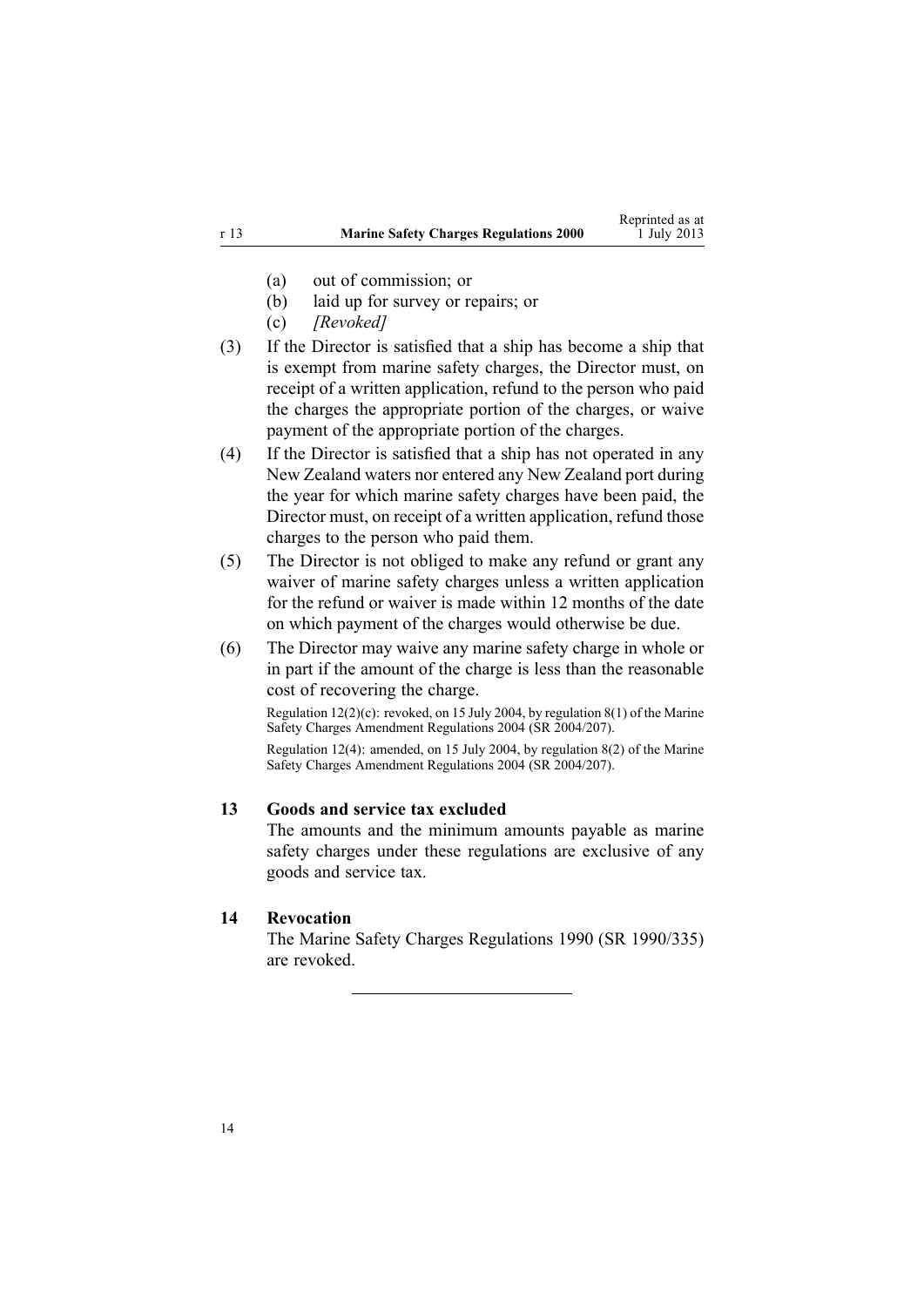<span id="page-14-0"></span>Reprinted as at<br>1 July 2013

# **Schedule** r [7](#page-7-0) **Rates of marine safety charges**

Schedule: replaced, on 1 July 2013, by regu[lation](http://www.legislation.govt.nz/pdflink.aspx?id=DLM5202309) 6 of the Marine Safety Charges Amendment Regulations 2013 (SR 2013/153).

## Part 1

# Foreign ships

#### Foreign non-passenger ship with <sup>a</sup> summer load line

| Levy year | Rate per deadweight<br>tonne (first visit to New<br><b>Zealand port</b> ) (cents) | per deadweight<br>Rate<br>tonne (each subsequent<br>visit to New Zealand<br>port) (cents) |
|-----------|-----------------------------------------------------------------------------------|-------------------------------------------------------------------------------------------|
| 2013/2014 | 11.08                                                                             | 3.76                                                                                      |
| 2014/2015 | 10.89                                                                             | 3.70                                                                                      |
| 2015/2016 | 10.54                                                                             | 3.58                                                                                      |
| 2016/2017 | 10.10                                                                             | 3.43                                                                                      |
| 2017/2018 | 9.67                                                                              | 3.28                                                                                      |
| 2018      | 9.03                                                                              | 3.07                                                                                      |

#### Foreign non-passenger ship without <sup>a</sup> summer load line

|           | Rate per deadweight<br>New Zealand port) | Rate per deadweight<br>tonne (first visit to tonne (each subse-<br>quent visit to New |
|-----------|------------------------------------------|---------------------------------------------------------------------------------------|
| Levy year | (cents)                                  | <b>Zealand port) (cents)</b>                                                          |
| 2013/2014 | 16.14                                    | 4.03                                                                                  |
| 2014/2015 | 15.87                                    | 3.96                                                                                  |
| 2015/2016 | 15.35                                    | 3.84                                                                                  |
| 2016/2017 | 14.71                                    | 3.68                                                                                  |
| 2017/2018 | 14.09                                    | 3.52                                                                                  |
| 2018      | 13.16                                    | 3.29                                                                                  |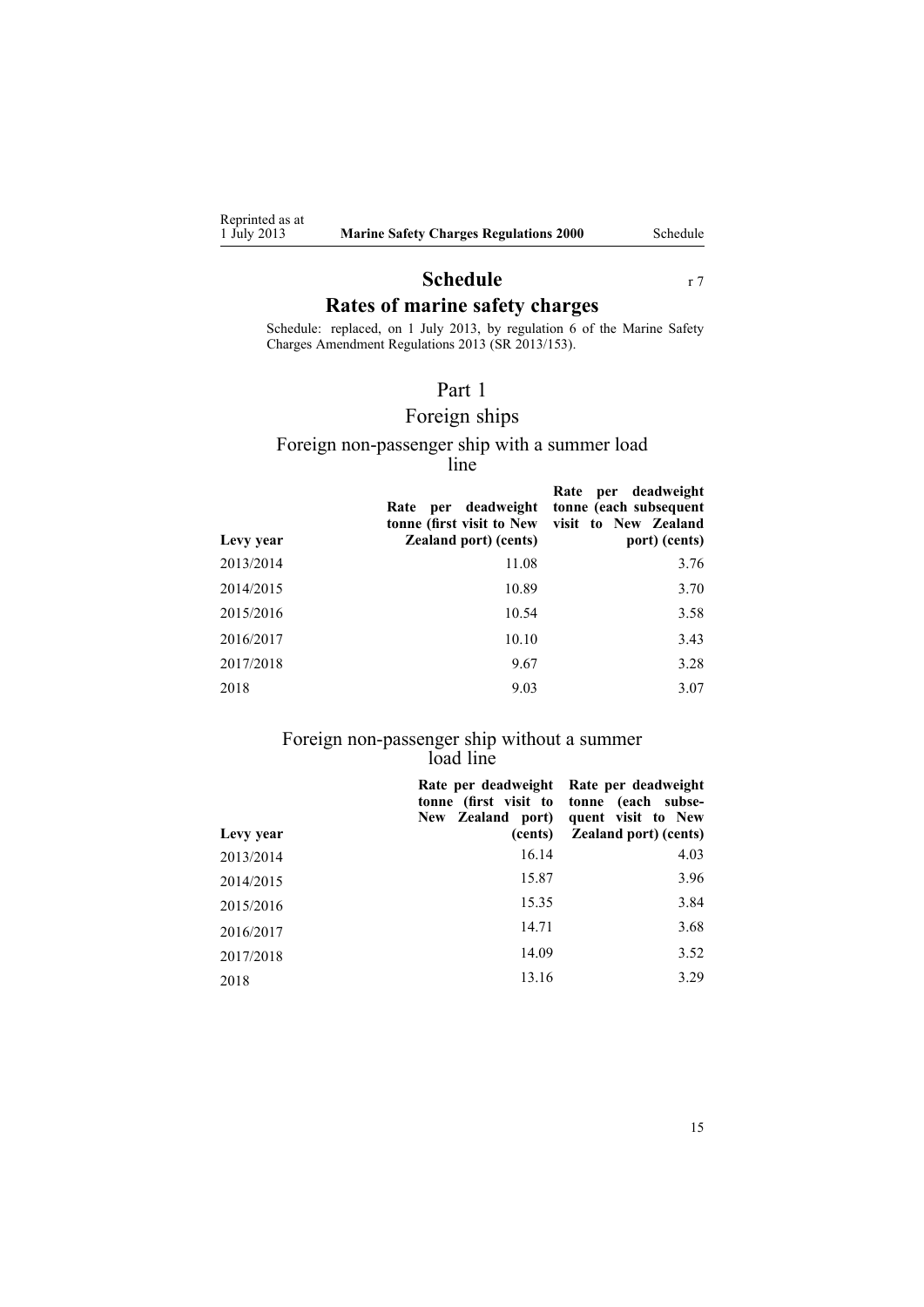<span id="page-15-0"></span>

|          |                                               | Reprinted as at |
|----------|-----------------------------------------------|-----------------|
| Schedule | <b>Marine Safety Charges Regulations 2000</b> | 1 July 2013     |

## Part 1*—continued*

# Foreign passenger ship

| Levy year | Rate per passenger (\$) |
|-----------|-------------------------|
| 2013/2014 | 3.09                    |
| 2014/2015 | 3.04                    |
| 2015/2016 | 2.94                    |
| 2016/2017 | 2.81                    |
| 2017/2018 | 2.70                    |
| 2018      | 2.52                    |

# Part 2

# New Zealand ships

|           | Rate | per | deadweight |                         |
|-----------|------|-----|------------|-------------------------|
| Levy year |      |     | tonne (\$) | Rate per passenger (\$) |
| 2013/2014 |      |     | 2.12       | 205.35                  |
| 2014/2015 |      |     | 2.12       | 205.35                  |
| 2015/2016 |      |     | 2.12       | 205.35                  |
| 2016/2017 |      |     | 2.12       | 205.35                  |
| 2017/2018 |      |     | 2.12       | 205.35                  |
| 2018      |      |     | 2.12       | 205.35                  |

# Part 3

## Other New Zealand commercial ships and commercial river rafts

| Levy year | Rate<br>per<br>(New<br>metre<br>Zealand fish-<br>ing ship $($ \$ $)$ | Rate<br>per<br>ton<br>gross<br>(New<br>Zealand fish-<br>ing ship $($ \$) | Rate<br>per<br>(com-<br>metre<br>mercial<br>raft<br>river<br>other<br>and<br>commercial<br>ships) (\$) | Rate<br>per<br>gross<br>ton<br><i>(commercial</i><br>river<br>raft<br>other<br>and<br>commercial<br>ships) (\$) |
|-----------|----------------------------------------------------------------------|--------------------------------------------------------------------------|--------------------------------------------------------------------------------------------------------|-----------------------------------------------------------------------------------------------------------------|
| 2013/2014 |                                                                      |                                                                          |                                                                                                        |                                                                                                                 |
|           | 8.27                                                                 | 2.48                                                                     | 10.33                                                                                                  | 3.10                                                                                                            |
| 2014/2015 | 8.27                                                                 | 2.48                                                                     | 10.33                                                                                                  | 3.10                                                                                                            |
| 2015/2016 | 8.27                                                                 | 2.48                                                                     | 10.33                                                                                                  | 3.10                                                                                                            |
| 2016/2017 | 8.27                                                                 | 2.48                                                                     | 10.33                                                                                                  | 3.10                                                                                                            |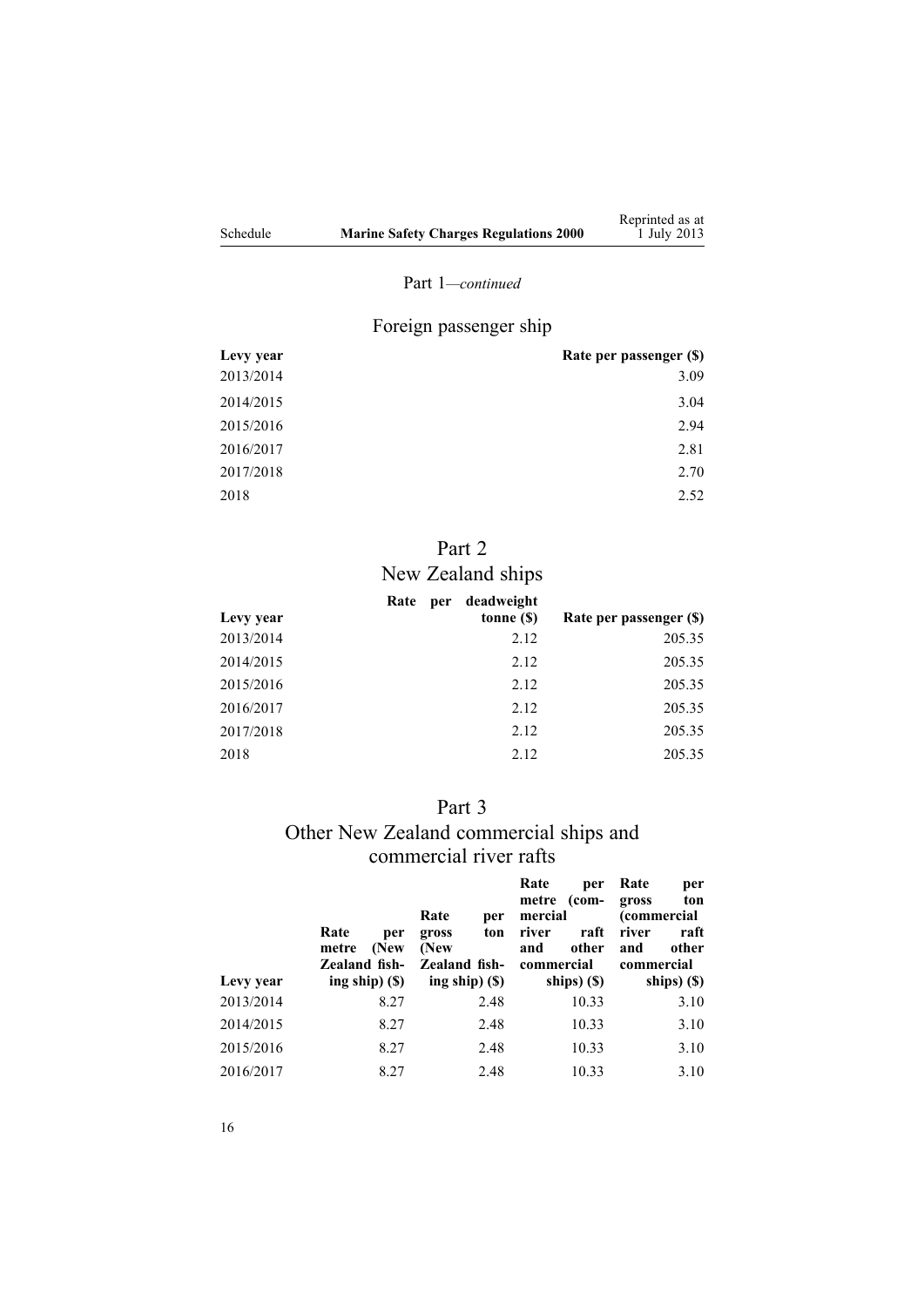## Part 3*—continued*

|           |                                                                             | Rate<br>per                                                      | Rate<br>per<br>$(\text{com}-$<br>metre<br>mercial          | Rate<br>per<br>ton<br>gross<br><i>(commercial</i>          |
|-----------|-----------------------------------------------------------------------------|------------------------------------------------------------------|------------------------------------------------------------|------------------------------------------------------------|
| Levy year | Rate<br>per<br>(New<br>metre<br><b>Zealand fish-</b><br>ing ship $($ \$ $)$ | ton<br>gross<br>(New<br><b>Zealand fish-</b><br>ing ship $($ \$) | raft<br>river<br>other<br>and<br>commercial<br>ships) (\$) | raft<br>river<br>other<br>and<br>commercial<br>ships) (\$) |
| 2017/2018 | 8.27                                                                        | 2.48                                                             | 10.33                                                      | 3.10                                                       |
| 2018      | 8.27                                                                        | 2.48                                                             | 10.33                                                      | 3.10                                                       |

Marie Shroff, Clerk of the Executive Council.

Issued under the authority of the Acts and [Regulations](http://www.legislation.govt.nz/pdflink.aspx?id=DLM195097) Publication Act 1989. Date of notification in *Gazette*: 14 December 2000.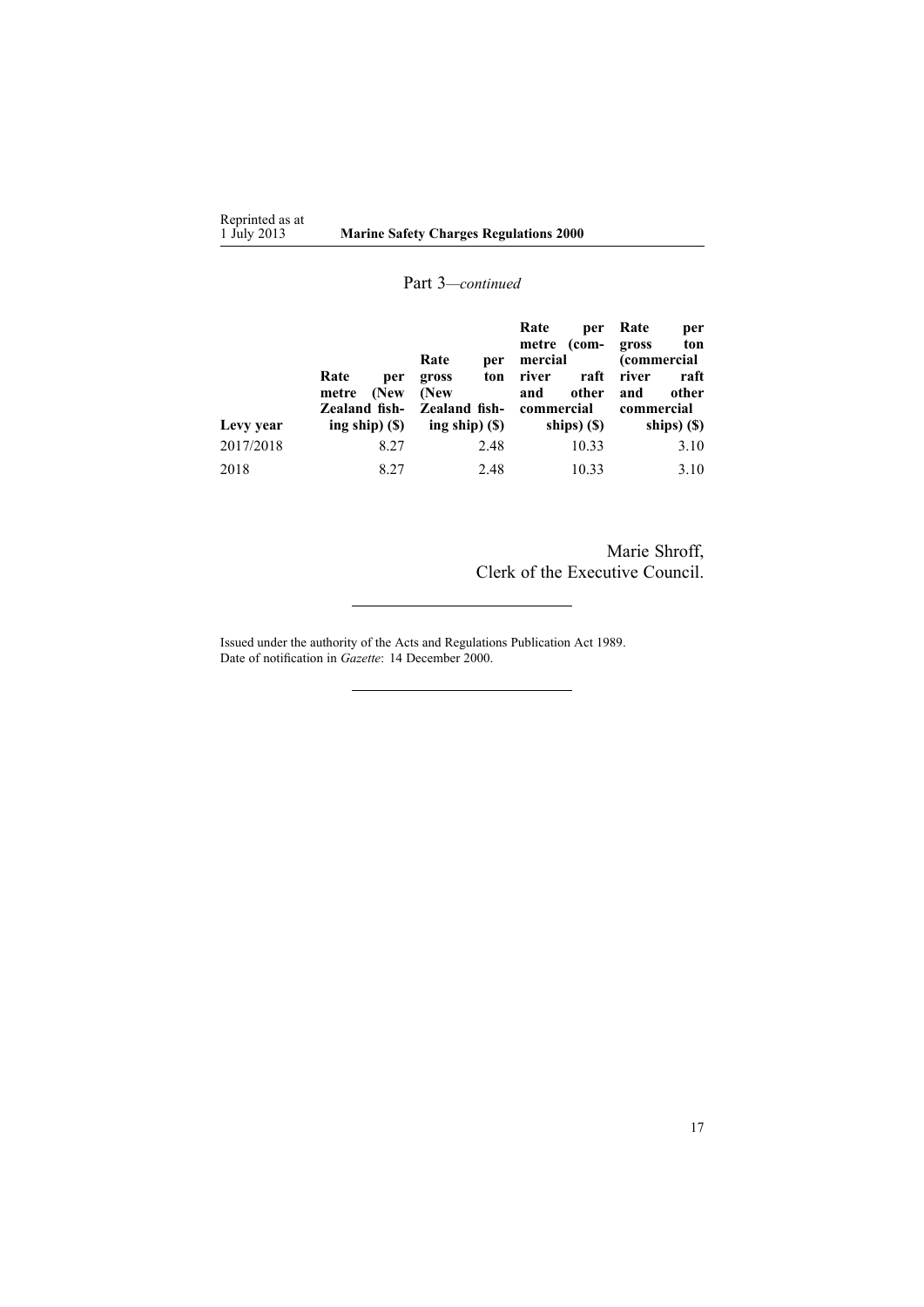#### **Contents**

- 1 General
- 2 Status of reprints
- 3 How reprints are prepared
- 4 Changes made under section 17C of the Acts and Regulations Publication Act 1989
- 5 List of amendments incorporated in this reprint (most recent first)

### **Notes**

## *1 General*

This is <sup>a</sup> reprint of the Marine Safety Charges Regulations 2000. The reprint incorporates all the amendments to the regulations as at 1 July 2013, as specified in the list of amendments at the end of these notes.

Relevant provisions of any amending enactments that contain transitional, savings, or application provisions that cannot be compiled in the reprint are also included, after the principal enactment, in chronological order. For more information, *see* <http://www.pco.parliament.govt.nz/reprints/>.

## *2 Status of reprints*

Under [section](http://www.legislation.govt.nz/pdflink.aspx?id=DLM195439) 16D of the Acts and Regulations Publication Act 1989, reprints are presumed to correctly state, as at the date of the reprint, the law enacted by the principal enactment and by the amendments to that enactment. This presumption applies even though editorial changes authorised by [section](http://www.legislation.govt.nz/pdflink.aspx?id=DLM195466) [17C](http://www.legislation.govt.nz/pdflink.aspx?id=DLM195466) of the Acts and Regulations Publication Act 1989 have been made in the reprint.

This presumption may be rebutted by producing the official volumes of statutes or statutory regulations in which the principal enactment and its amendments are contained.

#### *3 How reprints are prepared*

A number of editorial conventions are followed in the preparation of reprints. For example, the enacting words are not included in Acts, and provisions that are repealed or revoked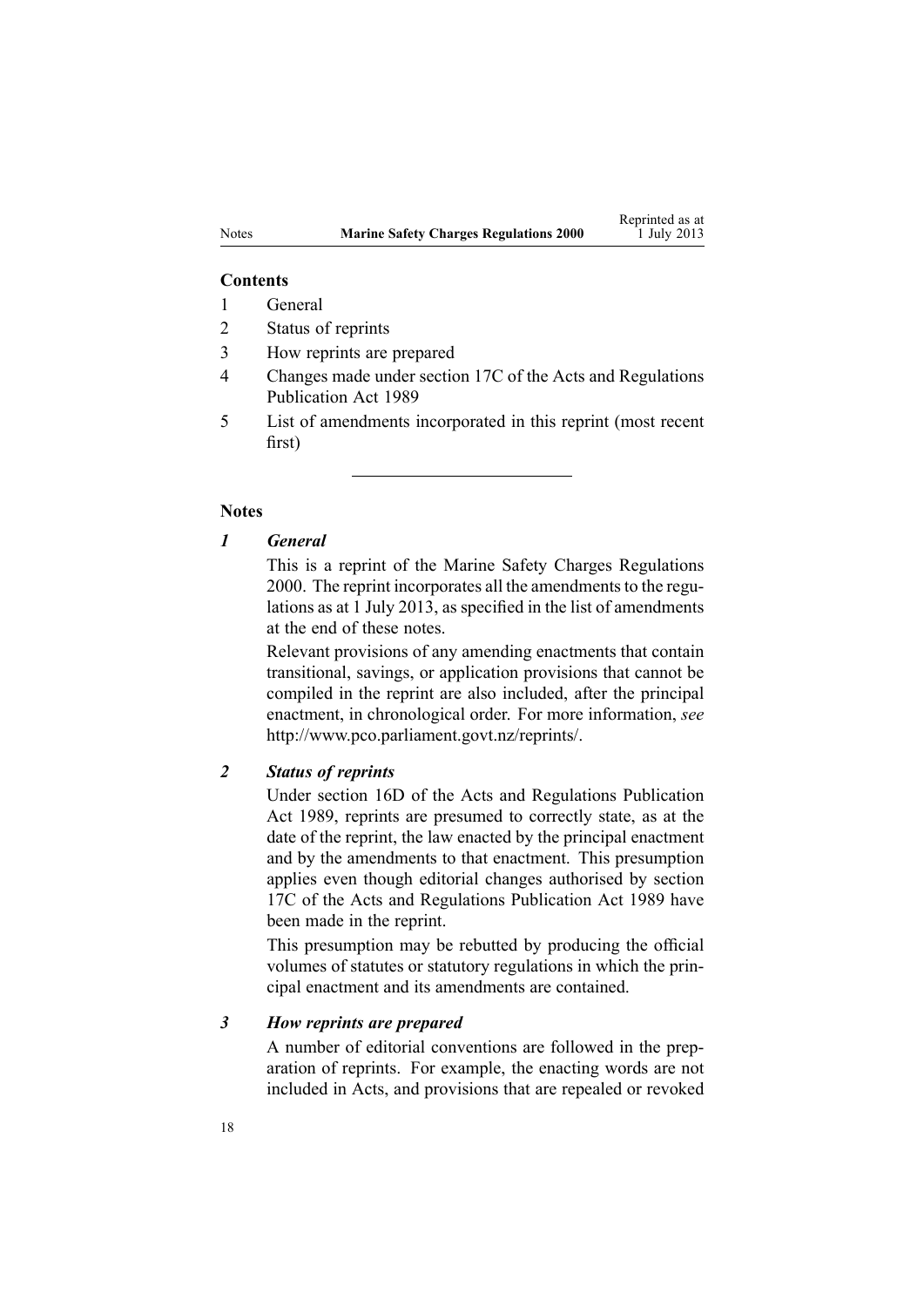are omitted. For <sup>a</sup> detailed list of the editorial conventions, *see* [http://www.pco.parliament.govt.nz/editorial-conventions/](http://www.pco.parliament.govt.nz/editorial-conventions/ ) or Part 8 of the *Tables of New Zealand Acts and Ordinances and Statutory Regulations and Deemed Regulations in Force*.

## *4 Changes made under section 17C of the Acts and Regulations Publication Act 1989*

[Section](http://www.legislation.govt.nz/pdflink.aspx?id=DLM195466) 17C of the Acts and Regulations Publication Act 1989 authorises the making of editorial changes in <sup>a</sup> reprint as set out in [sections](http://www.legislation.govt.nz/pdflink.aspx?id=DLM195468) 17D and [17E](http://www.legislation.govt.nz/pdflink.aspx?id=DLM195470) of that Act so that, to the extent permitted, the format and style of the reprinted enactment is consistent with current legislative drafting practice. Changes that would alter the effect of the legislation are not permitted.

A new format of legislation wasintroduced on 1 January 2000. Changesto legislative drafting style have also been made since 1997, and are ongoing. To the extent permitted by [section](http://www.legislation.govt.nz/pdflink.aspx?id=DLM195466) 17C of the Acts and Regulations Publication Act 1989, all legislation reprinted after 1 January 2000 is in the new format for legislation and reflects current drafting practice at the time of the reprint.

In outline, the editorial changes made in reprints under the authority of [section](http://www.legislation.govt.nz/pdflink.aspx?id=DLM195466) 17C of the Acts and Regulations Publication Act 1989 are set out below, and they have been applied, where relevant, in the preparation of this reprint:

- • omission of unnecessary referential words (such as "of this section" and "of this Act")
- • typeface and type size (Times Roman, generally in 11.5 point)
- • layout of provisions, including:
	- •indentation
	- • position of section headings (eg, the number and heading now appear above the section)
- • format of definitions (eg, the defined term now appears in bold type, without quotation marks)
- • format of dates (eg, <sup>a</sup> date formerly expressed as "the 1st day of January 1999" is now expressed as "1 January 1999")